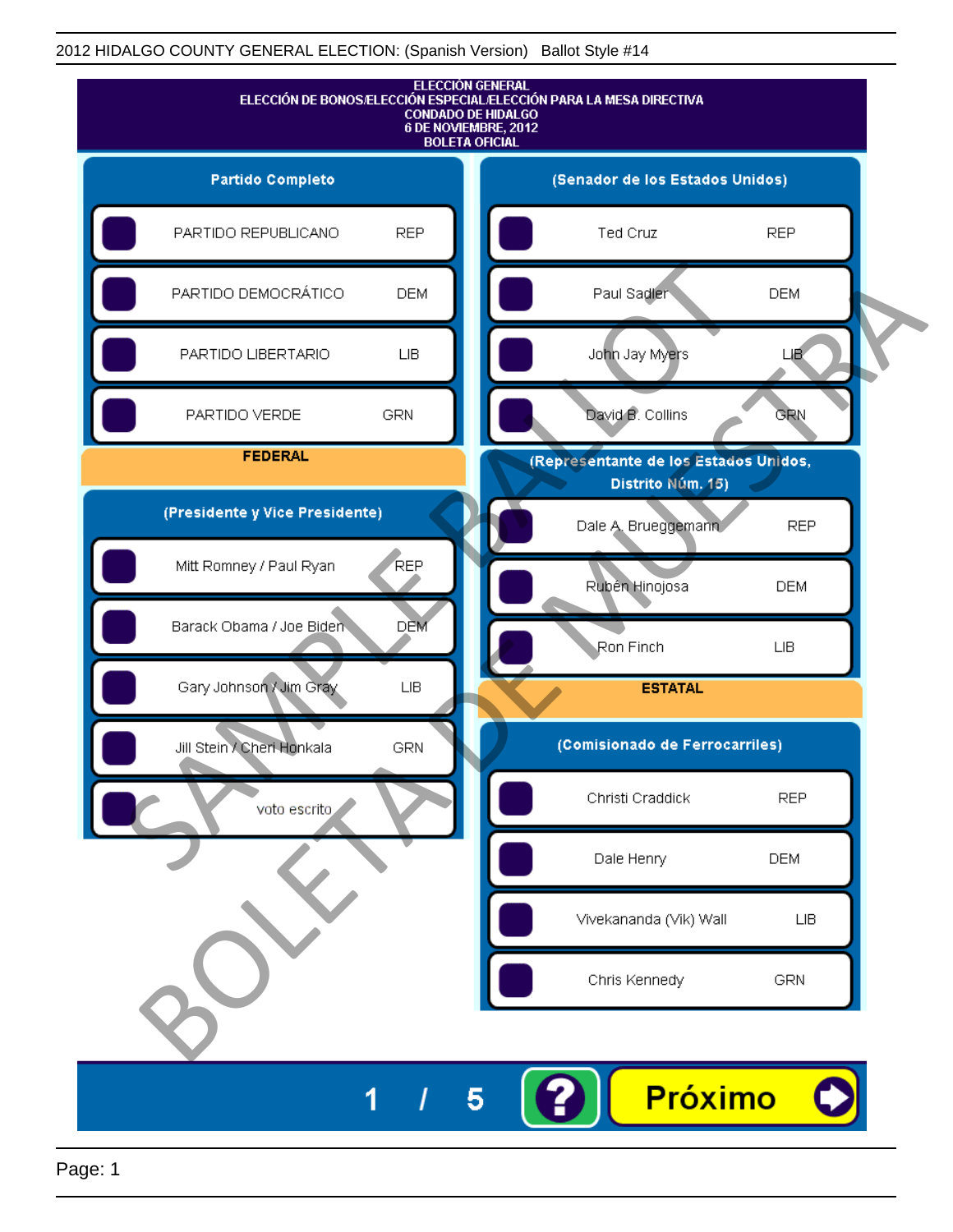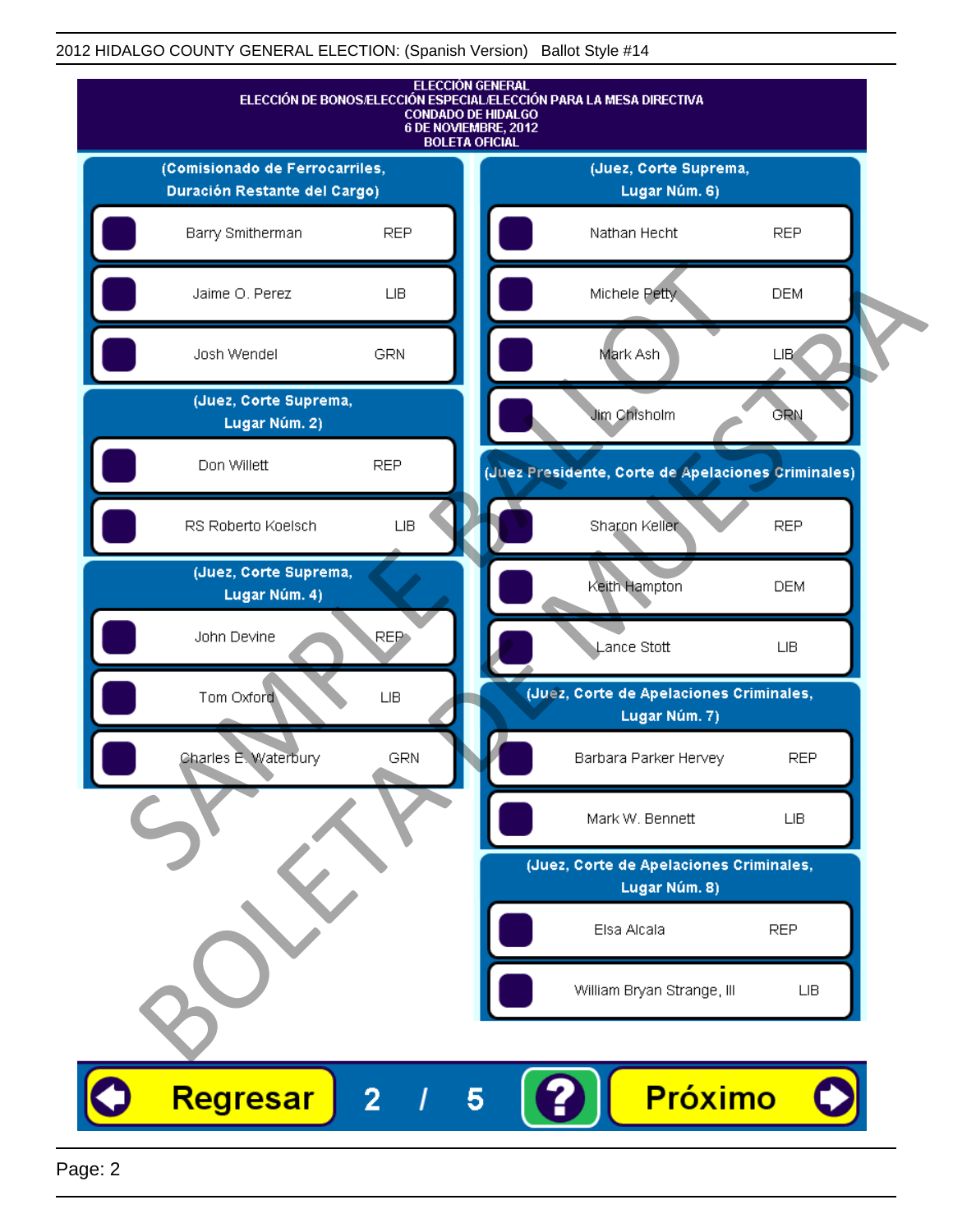

Page: 3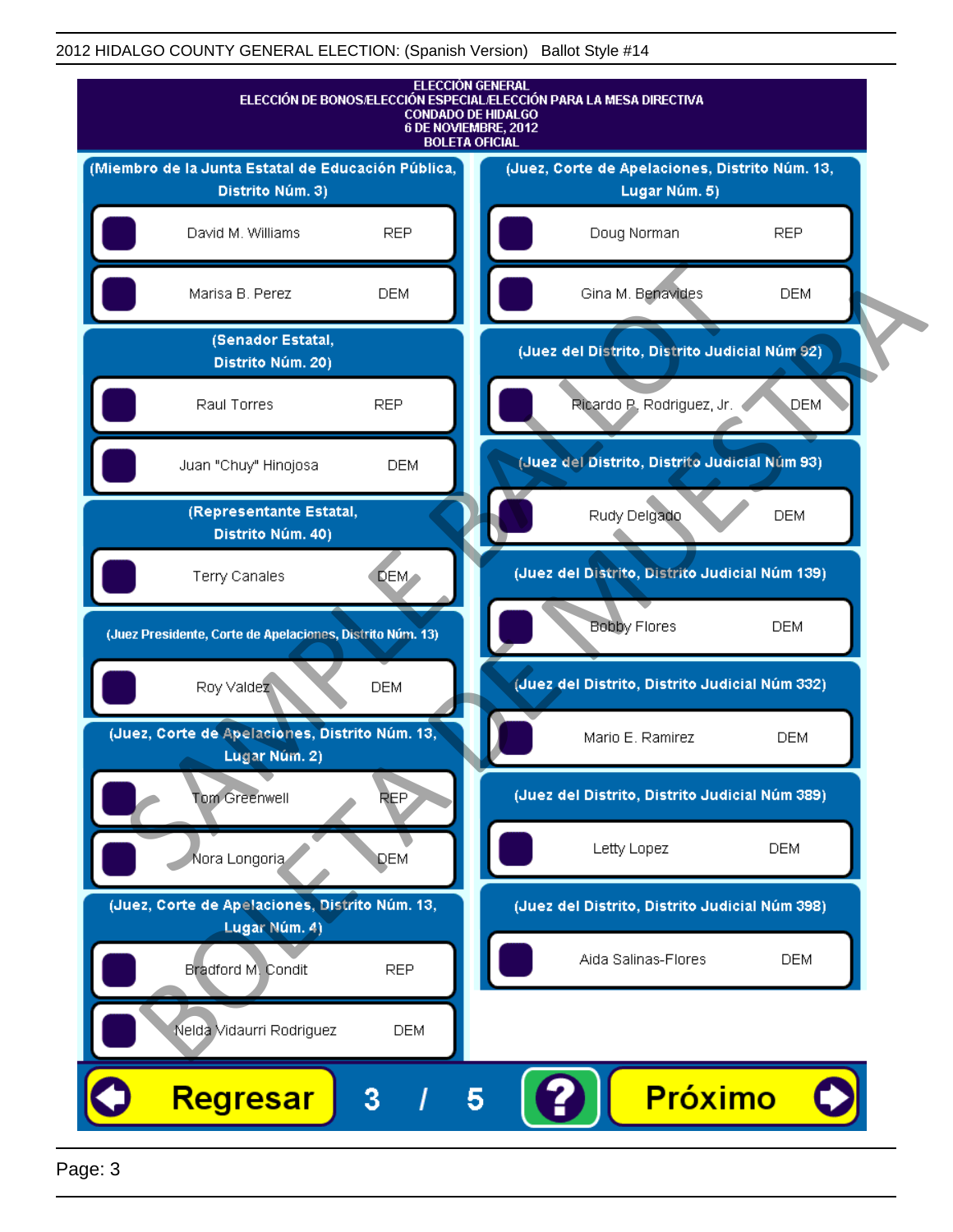| <b>ELECCIÓN GENERAL</b><br>ELECCIÓN DE BONOS/ELECCIÓN ESPECIAL/ELECCIÓN PARA LA MESA DIRECTIVA<br><b>CONDADO DE HIDALGO</b><br>6 DE NOVIEMBRE, 2012<br><b>BOLETA OFICIAL</b> |                                                                  |
|------------------------------------------------------------------------------------------------------------------------------------------------------------------------------|------------------------------------------------------------------|
| (Juez del Distrito, Distrito Judicial Núm 430)                                                                                                                               | <b>CIUDAD DE EDINBURG</b>                                        |
| Israel Ramon, Jr.<br><b>DEM</b>                                                                                                                                              | (PROPOSICIÓN)                                                    |
| (Juez del Distrito, Distrito Judicial Núm 449)                                                                                                                               | Aprobación de la ley servicio civil de bomberos.                 |
| <b>DEM</b><br>Jesse Contreras                                                                                                                                                | A FAVOR DE                                                       |
| <b>CONDADO</b>                                                                                                                                                               | EN CONTRA DE                                                     |
| (Sherife)                                                                                                                                                                    | DISTRITO ESCOLAR CONSOLIDADO INDEPENDIENTE<br><b>DE EDINBURG</b> |
| Robert Caples<br><b>REP</b>                                                                                                                                                  | (PARA SINDICO ESCOLAR,<br>Lugar Número 4)                        |
| Guadalupe "Lupe" Trevino<br><b>J</b> DEM                                                                                                                                     | Alex Rios                                                        |
| DISTRITO DE DRENAJE NUMERO UNO DEL CONDADO<br>DE HIDALGO, TEXAS                                                                                                              | Robert Peña Jr.                                                  |
| <b>ELECCIÓN DE BONOS</b>                                                                                                                                                     | Irma Salazar Peña                                                |
| (LA EMISIÓN DE BONOS EN LA CANTIDAD DE<br>\$184,000,000.00 Y LA IMPOSICIÓN DE IMPUESTOS<br>SUFICIENTES PARA PAGAR LOS BONOS PARA                                             | Alfredo Salinas                                                  |
| MEJORAS AL SISTEMA DE DESAGUE DEL DISTRITO?).                                                                                                                                | (PARA SINDICO ESCOLAR,<br>Lugar Número 6)                        |
| A FAVOR                                                                                                                                                                      | Xavier Salinas                                                   |
| EN CONTRA                                                                                                                                                                    | Carmen Gonzalez                                                  |
|                                                                                                                                                                              |                                                                  |
| Regresar<br>4                                                                                                                                                                | <b>Próximo</b><br>5                                              |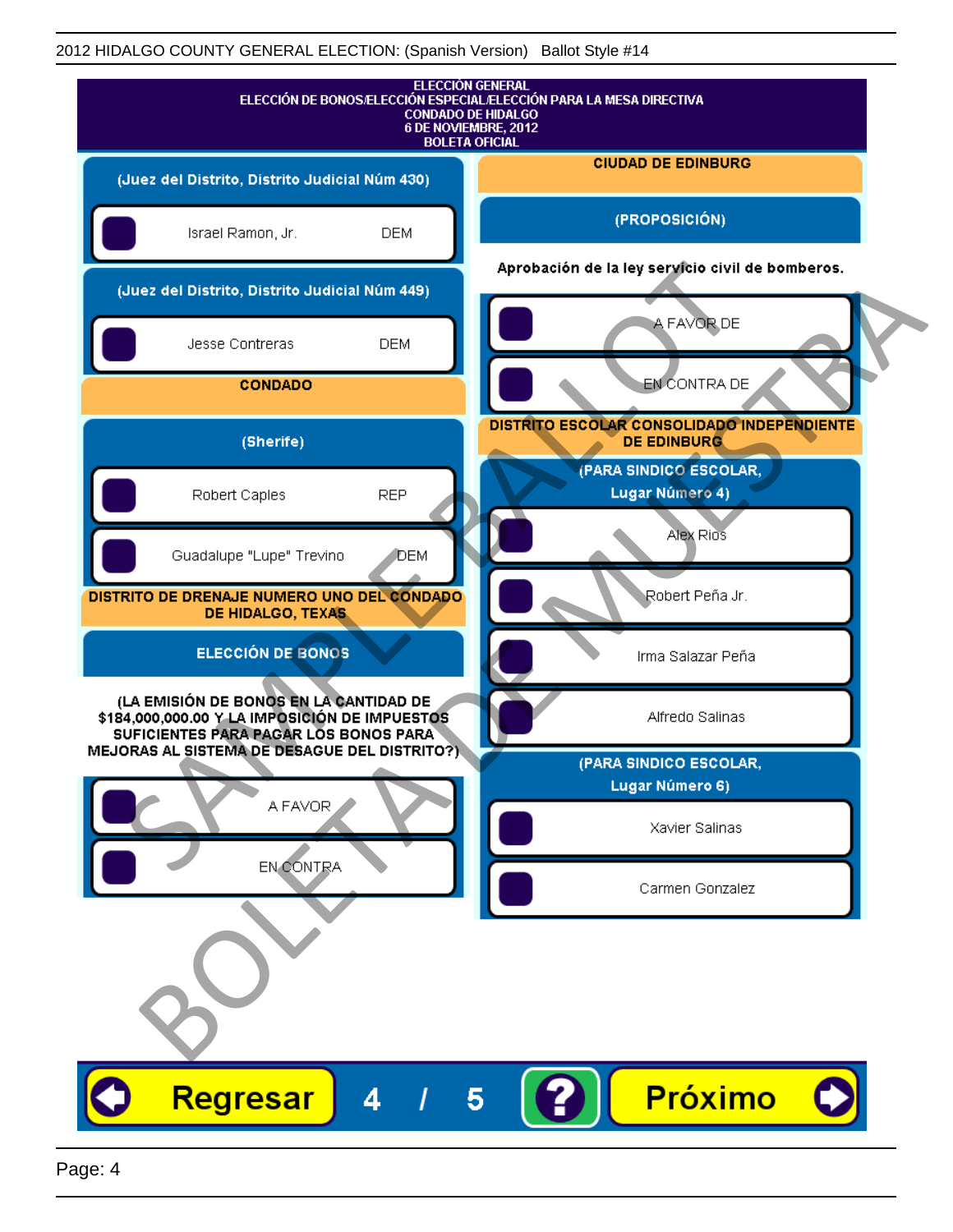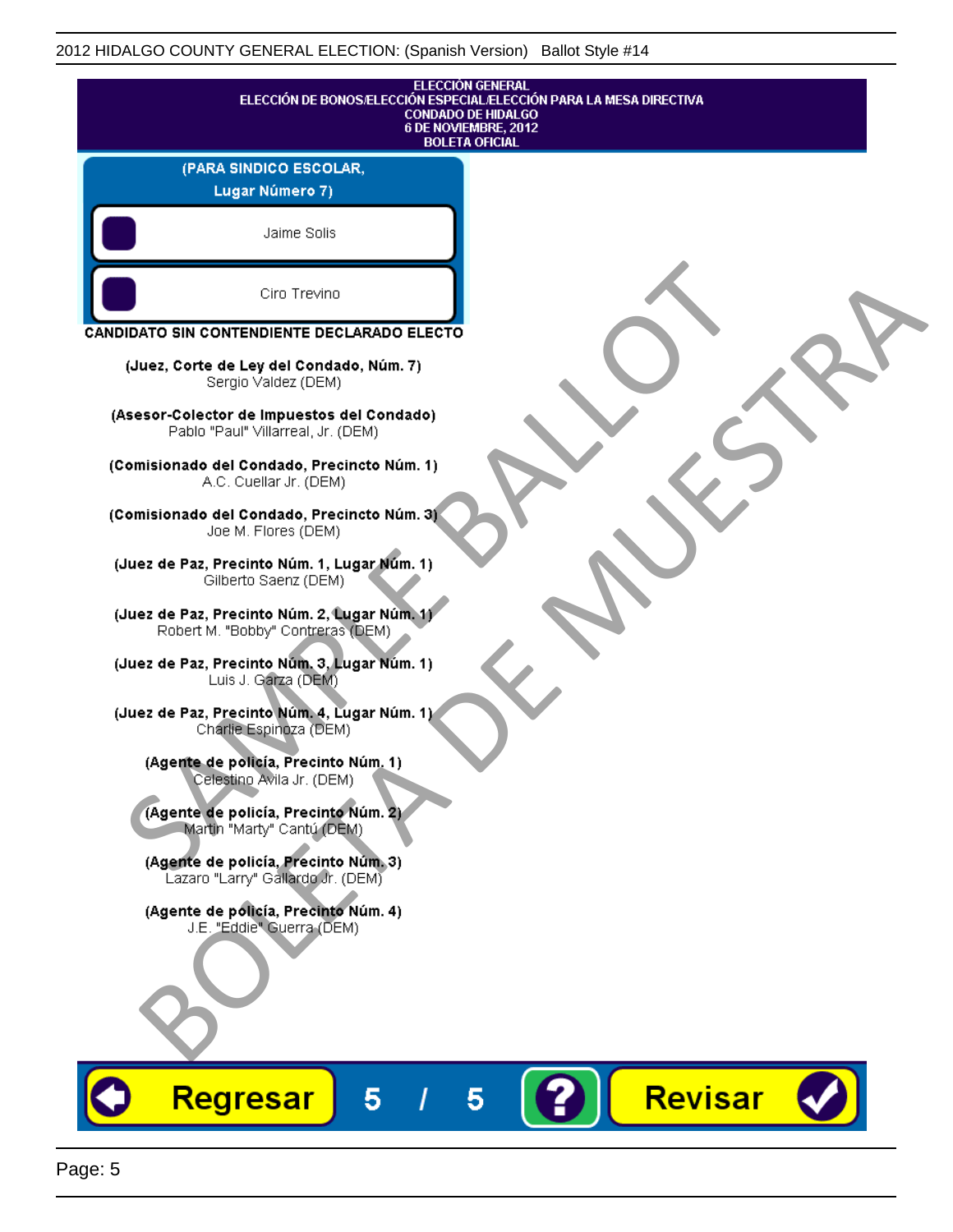# Resumen de instrucciones para la boleta electoral.

Presione el nombre del candidato o el título de la contienda para volver a la contienda.

El botón Votar se iluminará

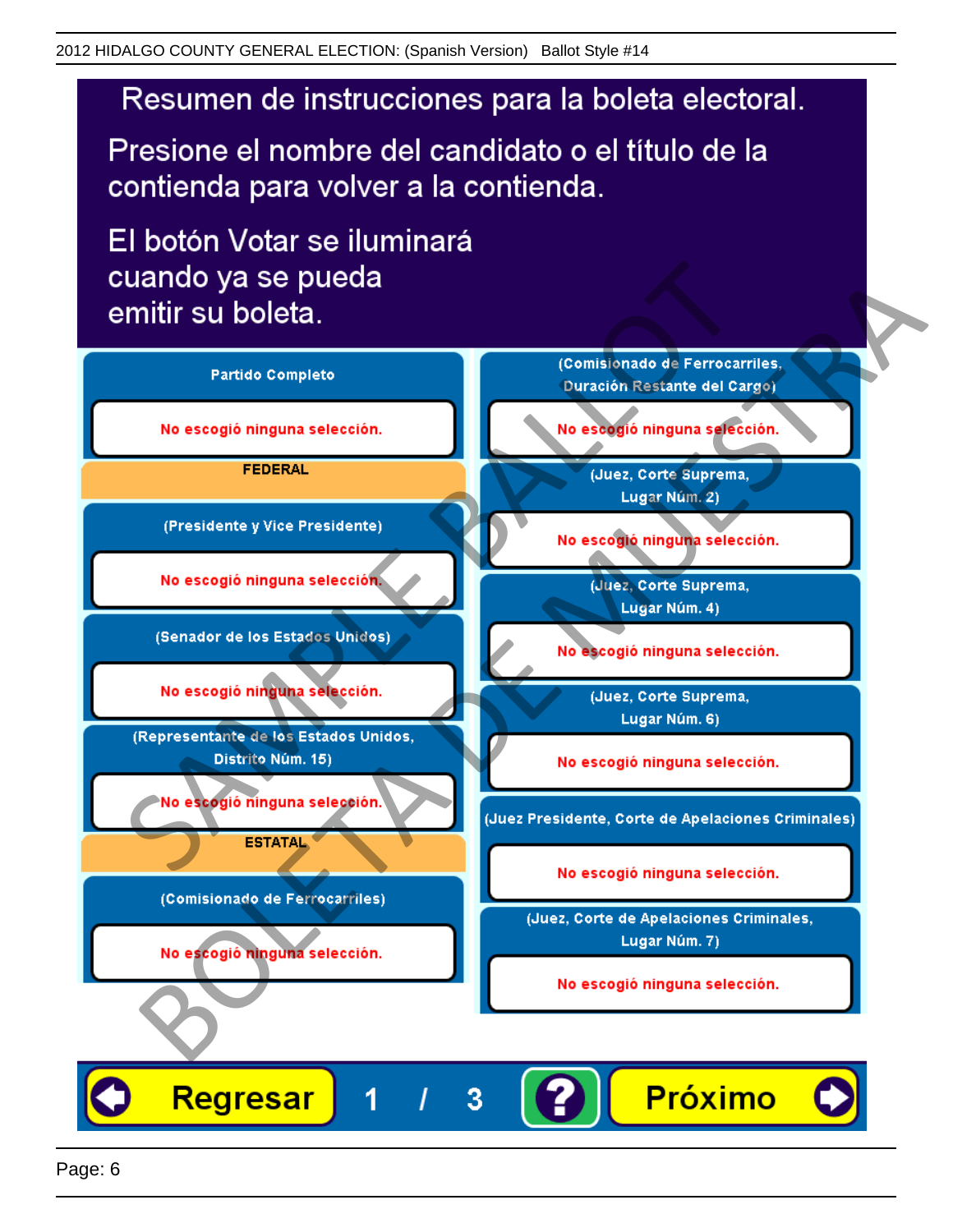# Resumen de instrucciones para la boleta electoral.

Presione el nombre del candidato o el título de la contienda para volver a la contienda.

El botón Votar se iluminará